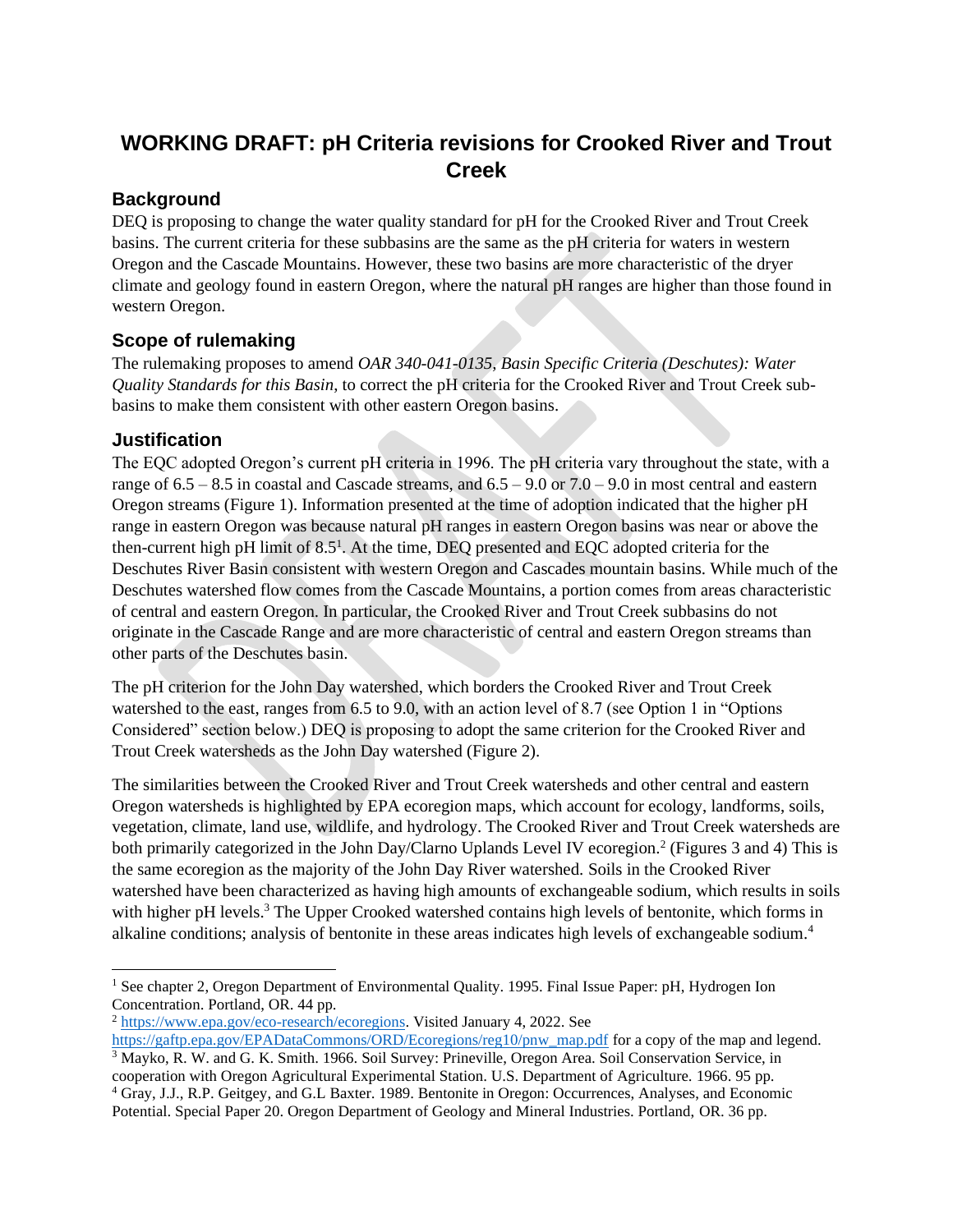

Figure 1. Current pH criteria by Oregon basin. 6.5-8.5 (blue), 6.5-9.0 (green), 7.0-9.0 (red), 7.5-9.5 (pink), area of proposed change (hatched). Note: The Crooked River basin includes the South Fork, Upper, and Lower Crooked River Basins.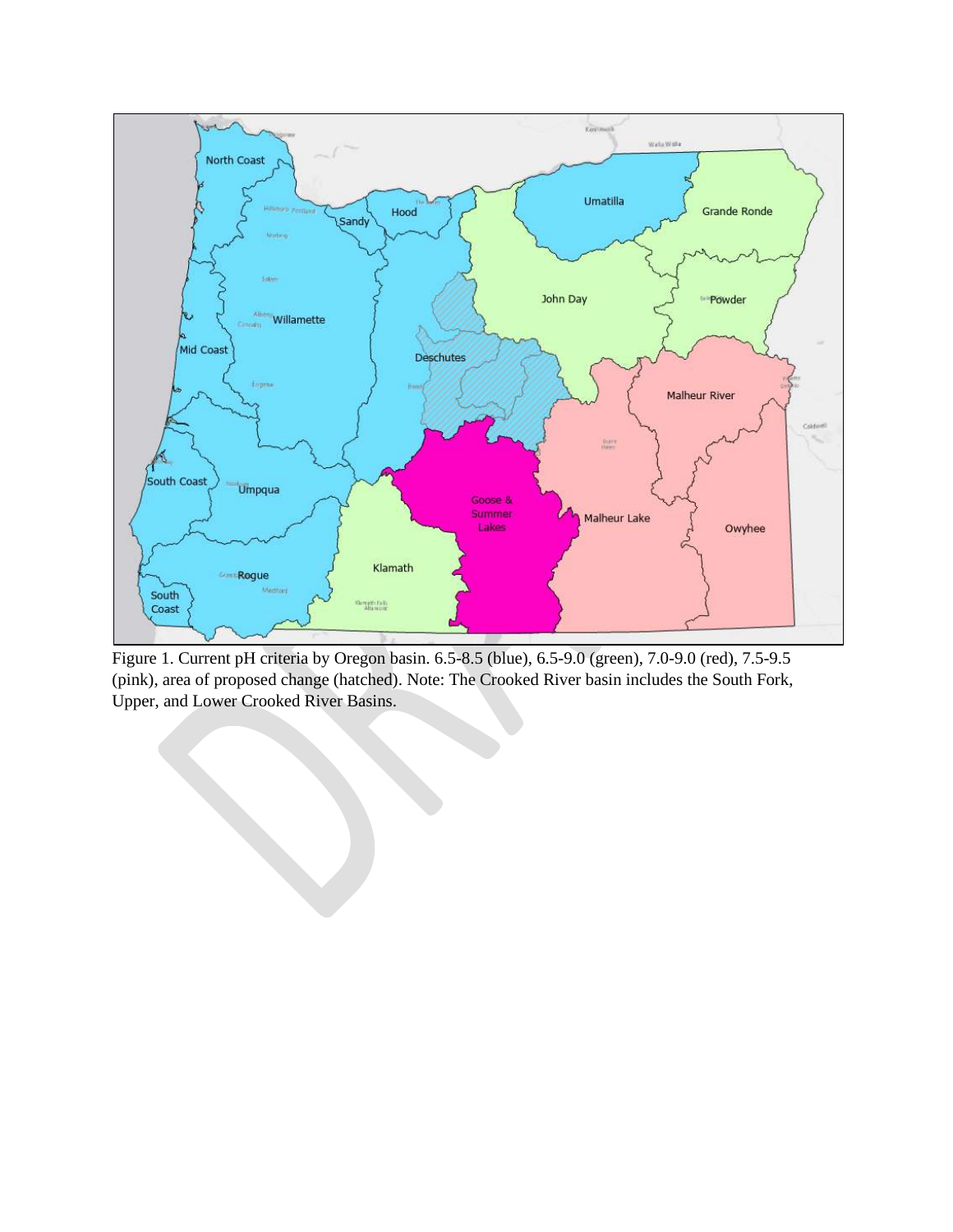

Figure 2. Proposed Changes to pH Criteria. 6.5-8.5 (blue), 6.5-9.0 (green), 7.0-9.0 (red), 7.5-9.5 (pink), area of proposed change (hatched).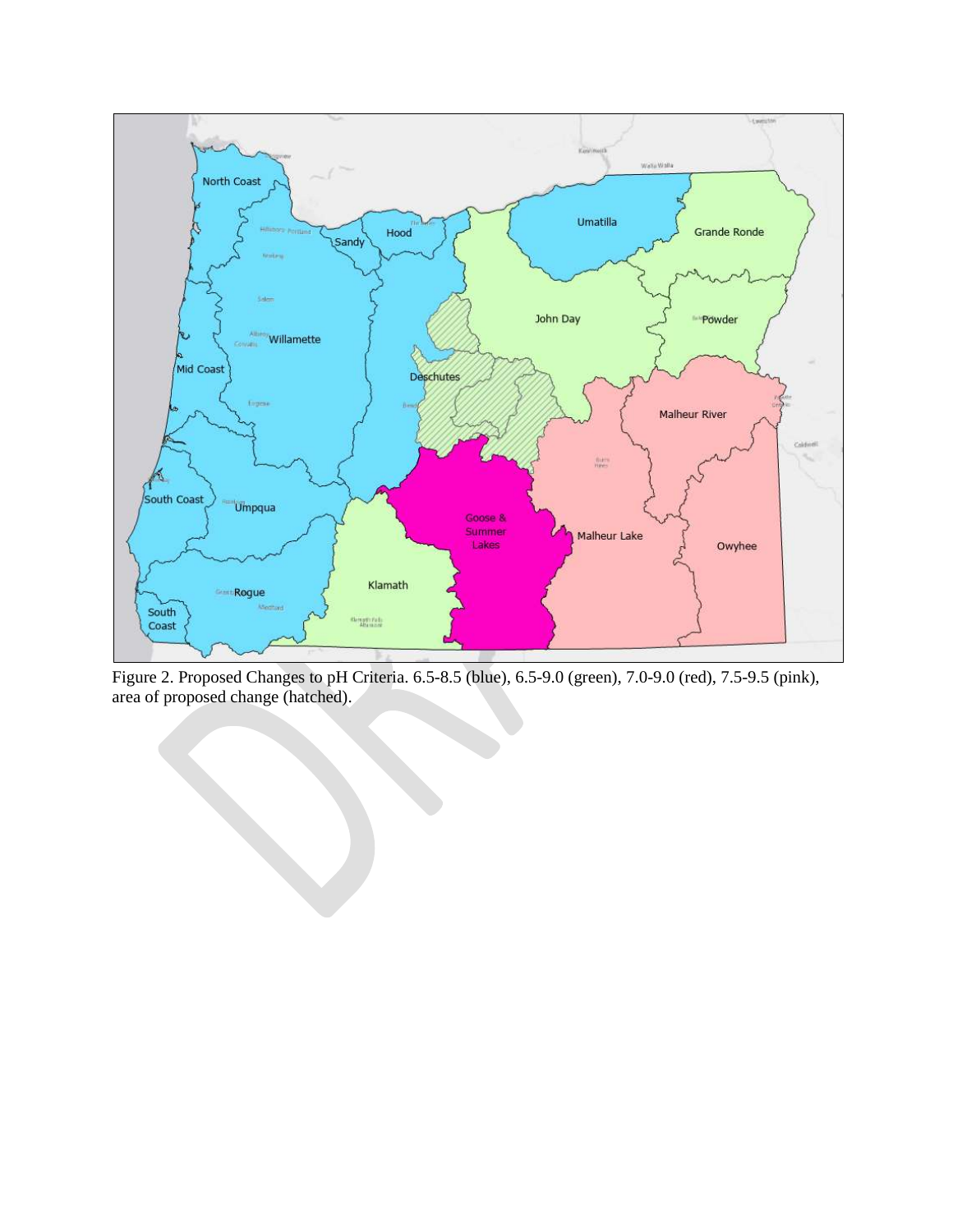

*Figure 3. Eco-region map of Oregon highlighting difference between Western Oregon and Cascades eco-systems and eastern Oregon ecosystems. Note Crooked River and Trout Creek subbasins (circled) are part of John Day/Clarno Uplands Ecoregion (11a & b on map),<https://www.epa.gov/eco-research/ecoregions>*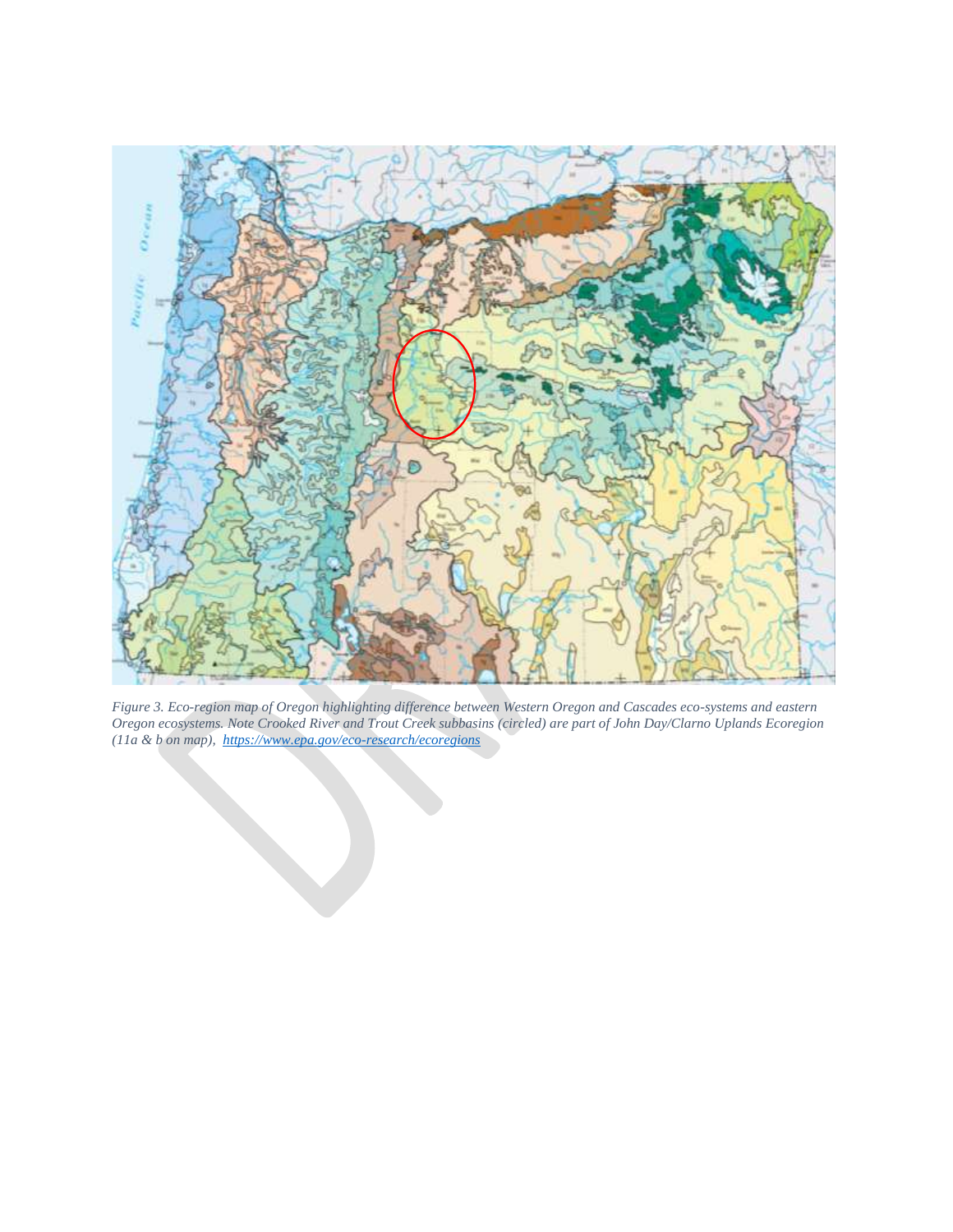

*Figure 4. Zoomed-in ecoregion map highlighting ecoregions of Trout Creek and Crooked River basins within the John Day/Clarno Uplands Ecoregion. <https://www.epa.gov/eco-research/ecoregions>*

## **Options considered**

### **Option 1 (preferred) – Change pH criteria for the Crooked River and Trout Creek using the same language as other eastern Oregon criteria**

The pH criteria for the John Day and other eastern Oregon basins all state the same language:

"pH values may not fall outside the following range: 6.5-9.0. When greater than 25 percent of ambient measurements taken between June and September are greater than pH 8.7, and as resources are available according to priorities set by the Department, the Department will determine whether the values higher than 8.7 are anthropogenic or natural in origin."

The criteria for these basins includes 8.7 as an action level.<sup>5</sup> The action level provides additional protection (through a TMDL or similar study) to the beneficial use if pH values are consistently measured in the high portion of the acceptable range of pH levels, but do not exceed 9.

#### **Option 2 – Change pH criteria for the Crooked River and Trout Creek without an action level**

DEQ could also amend the criteria so that the acceptable maximum pH is extended from 8.5 to 9.0, without including the action level. The action level triggers the type of study done as part of a TMDL, which would be triggered if some reaches exceed 9.0 and are listed as impaired for pH. It is unlikely that some measurement locations would consistently exceed 8.7 but none would exceed 9.0. Therefore, the action level is unlikely to be needed.

<sup>5</sup> See Issue Paper, page 36 (3-2).